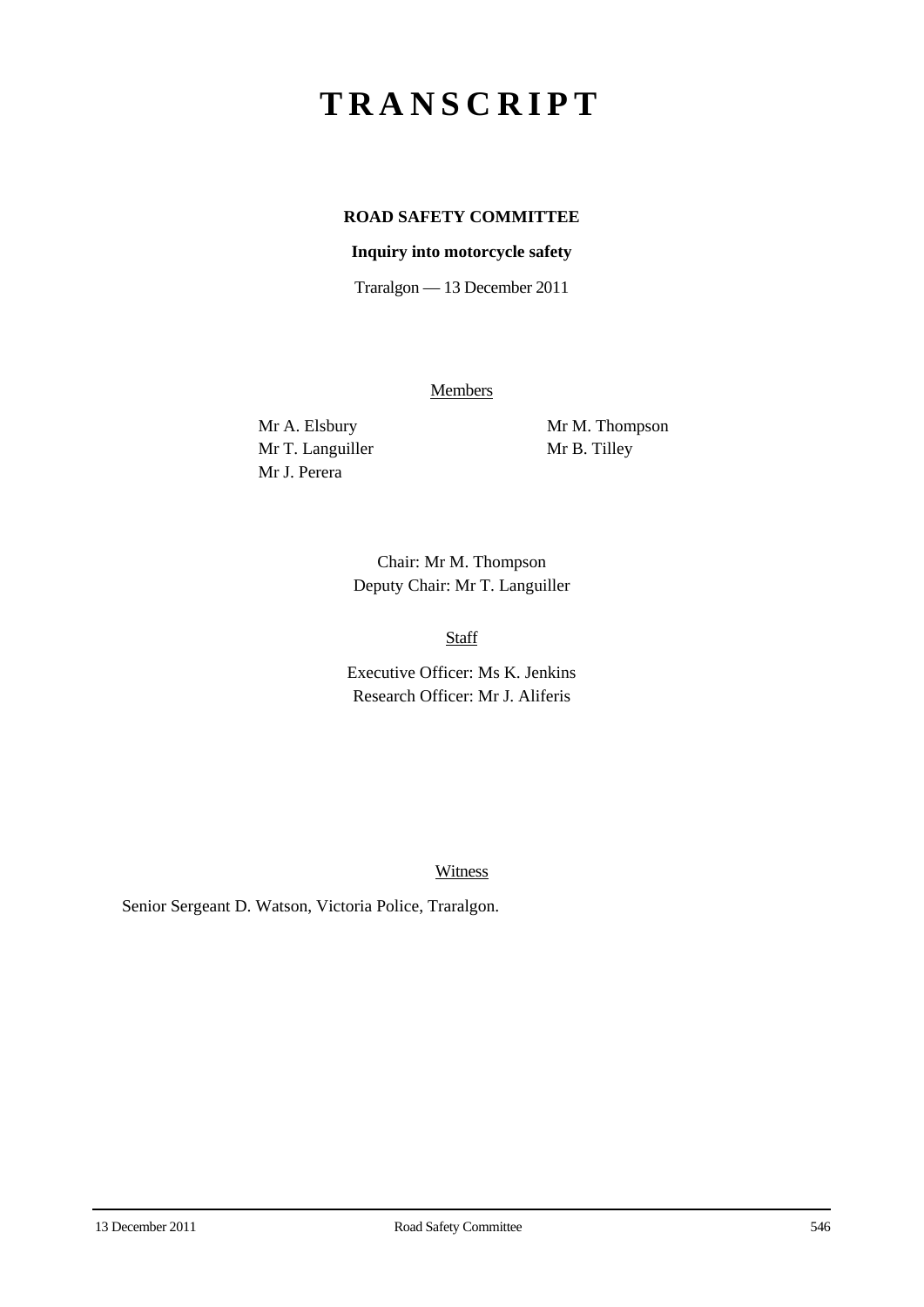**The CHAIR** — Ladies and gentlemen, welcome to the Traralgon hearings of the Victorian Parliament's Road Safety Committee. My name is Murray Thompson. Hansard staff will be recording the comments made today. Those who give evidence will in due course receive a copy of the transcript. You can peruse the record, correct any typos and send it back to the executive officer as directed, and the material will then be loaded onto the web as part of our reference research material. Should there be any evidence that anyone would like to give in camera — and we have had some information given to us in confidence — then we are happy to take that as well if there are any sensitive matters or protocol issues that people would like to raise without it being available to the public; it would just be for the deliberations of the committee on our own.

We are privileged this afternoon to have as our first witness Senior Sergeant David Watson. David, would you like to step forward? We do not need to swear you in today, David. Some parliamentary committees do take sworn evidence, but this is one where we have not made that our practice. Thank you for taking the time to appear before us.

**Sr Sgt WATSON** — My pleasure.

**The CHAIR** — We look forward to your comments. I invite you to speak in general on the insights you might like to raise, and then my colleagues would be reckoning to cross-examine you.

**Sr Sgt WATSON** — I have prepared a very short presentation. It has got a few slides and a couple of graphs to give you an idea of what has been occurring in the area — division 5. It will not take very long — I do understand that the best way to proceed is for you to ask questions and me to answer — but it will give you a bit of an insight and an overview of division 5.

**The CHAIR** — Good. Thank you very much. For the assistance with the transcript, could you give us your postal address so that we can send you a copy of the transcript for today?

**Sr Sgt WATSON** — It is the Morwell police headquarters, 8–10 Hazelwood Road, Morwell 3840.

#### **Overheads shown.**

**Sr Sgt WATSON** — Eastern region division 5 comprises the PSAs — police service areas — of Latrobe, Bass Coast, South Gippsland, which is the one PSA, and the Baw Baw PSA. Each of the PSAs is quite different in the make-up of issues with motorcycles. The Baw Baw PSA has some major issues with off-road motorcycle incidents. Where Baw Baw is situated obviously is very close to Melbourne and the south-east suburban fringe. It is very popular with off-road motorcycles to come down for a daytrip or for a weekend camping trip because of the forests that are available with the off-road driving. Because of that, the serious injury collisions in Baw Baw are heavily influenced by off-road motorcycle collisions.

The Bass Coast PSA is the home of the Australian Motorcycle GP and the Phillip Island grand prix circuit. It is not just the GP, but they also have the World Superbikes and an array of smaller events that attract a lot of bikes down there throughout the year. The GP circuit is utilised for 350-odd days out of the year, and a lot of that is motorcycle racing.

**The CHAIR** — Sorry, how much was that?

**Sr Sgt WATSON** — It is around about 350 days a year. That comprises all sorts of racing, but quite a high proportion of it is motorcycle racing.

**The CHAIR** — Just to clarify, Phillip Island is used 350 days a year for racing?

**Sr Sgt WATSON** — Just about, yes. It is used whether it be closed circuit or purchased — you know, people would come down for training — but it is heavily used, yes.

**The CHAIR** — We might need to send our colleague Mr Elsbury down there. He is getting his licence and he is looking for some off-road experience.

**Sr Sgt WATSON** — Okay. The Latrobe PSA has different issues because we have got a greater population with Latrobe being Moe, Morwell and Traralgon. We have a lot of issues with trail bikes in built-up areas, pit bikes and also on the boundaries of towns where you might get the youth riding unregistered trail bikes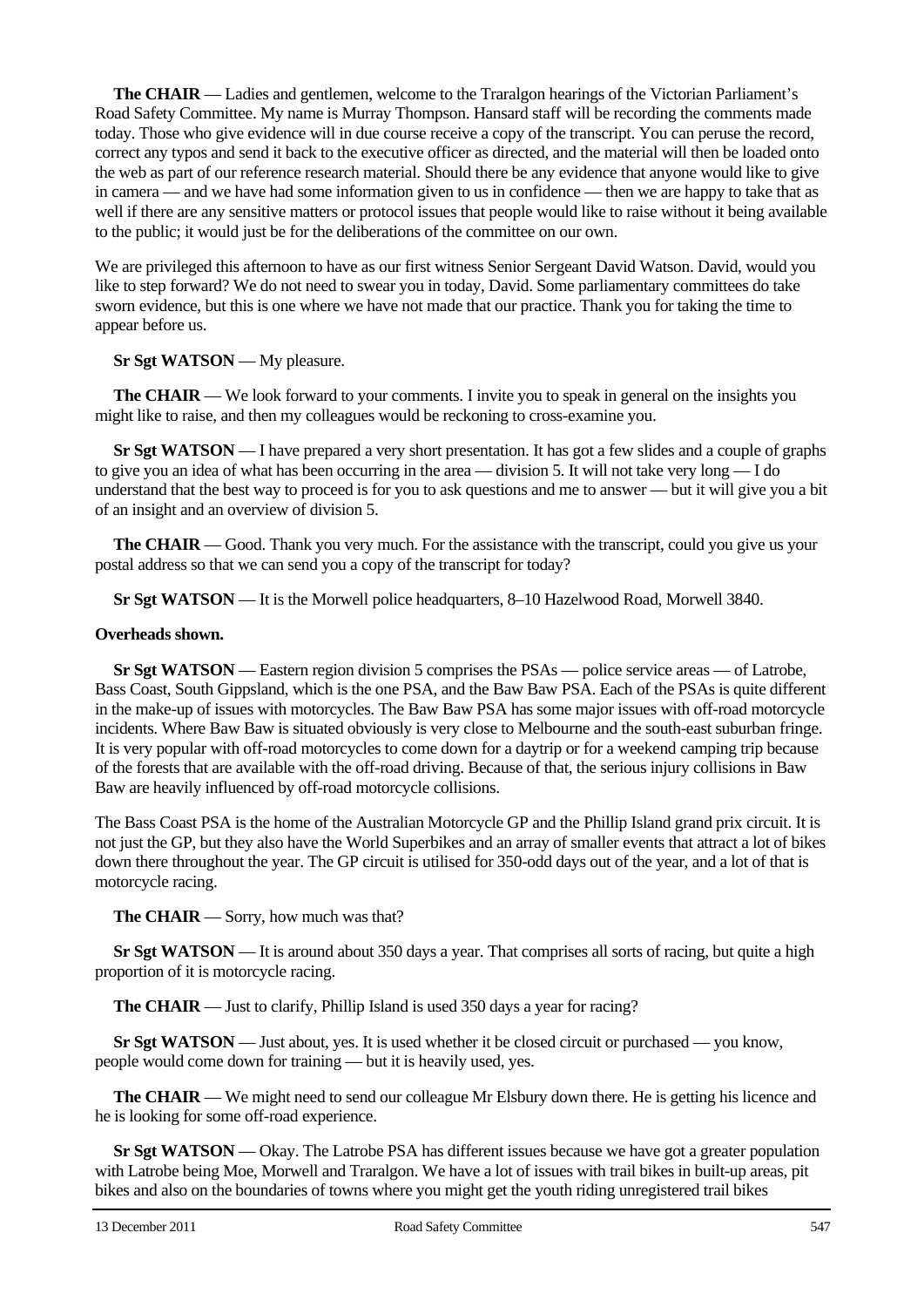unlicensed. The last fatality we did have in Morwell was a pit bike where a 16-year-old was killed as he rode across the road. That was at Easter time.

This is a quick graph. The top one shows you all injuries in ED5. This incorporates all types of injuries, whether it be serious injury, other injury, transported to hospital. We have all three PSAs up there for you. The bottom one shows the amount for motorcycle injuries that occur out of those. As you can see, Baw Baw does have a significant number of motorcycle injury collisions.

**The CHAIR** — Are there any other issues to draw to our attention? From a perusal it would seem that the injury rate is declining.

**Sr Sgt WATSON** — It is declining, and that is because there has been a lot of work put into motorcycle issues. It is right at the forefront of what we are trying to achieve down here.

**The CHAIR** — While we have got that on the board, I invite my colleagues to ask any questions that they would like. Will you be coming in a moment to the effort to comply — what are the factors behind the effort that have seen the decline in that data?

**Mr LANGUILLER** — Just on that, if I may, I thank you for your submission. Are there any specific safety initiatives that you have been undertaking that may be the ones that have led to the decline in serious injuries?

**Sr Sgt WATSON** — As far as Victoria Police is concerned, we have certainly been aware of this for a number of years. We have been putting a lot of resources into the enforcement side of it. Unfortunately our resources do not enable us to go into the bush. We have taken on more proactive measures where we will base ourselves where the motorcycles congregate before they go into the bush and feed them educational material, check their bikes for roadworthiness, make sure that they are licensed and registered. That has had an impact on it, in cleaning out the ones that should not be there.

**Mr LANGUILLER** — Can I take a step back, thank you, Mr Chairman — how big is your region? Can you quantify that in square kilometres? What is the diameter?

**Sr Sgt WATSON** — If you looking from the Bunyip River through to past Traralgon, certainly you would be looking at about 150 kilometres, and then we go from Rawson, which is up around Mount Baw Baw, and that goes right down to Wilsons Promontory.

**Mr LANGUILLER** — How many major roads and highways are there?

**Sr Sgt WATSON** — We have the Princes Freeway/Highway, the Strzelecki Highway, the South Gippsland Highway and the Bass Highway.

**Mr LANGUILLER** — Have you estimated approximately the unsealed roads that are there and being used in terms of  $-\frac{1}{x}$ 

**Sr Sgt WATSON** — No, not in regard to the total length of unsealed roads. It might be something — —

**Mr LANGUILLER** — Your data seems to be very good; impressive.

**Sr Sgt WATSON** — The data is quite good, yes.

**Mr LANGUILLER** — What other resources are available to cover that region? How many officers, cars, bikes and off-road bikes and horses, if any, do you have?

**Sr Sgt WATSON** — I have two off-road bikes. At the moment I have one rider who is qualified to go off-road. Unfortunately very early in the new year we will be losing that rider because he is joining the Australian Defence Force.

**Mr LANGUILLER** — You have one rider, so he is not a 24/7 service of course, or 10 hours a day and 7 days a week.

**Sr Sgt WATSON** — We try to task him as often as possible. We do work in conjunction with the DSE in regard to controlling the bush tracks.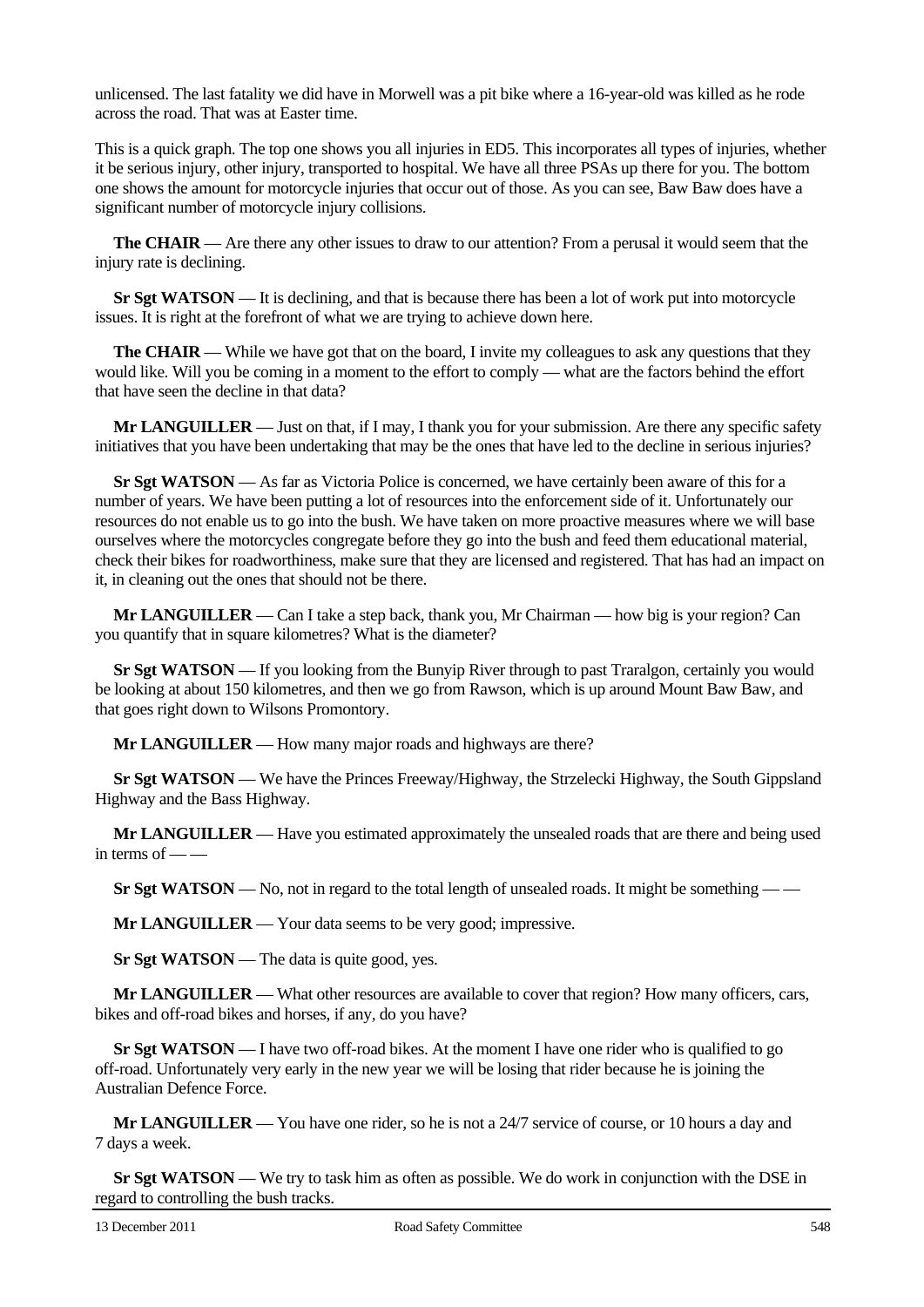**Mr LANGUILLER** — That person works as an off-road exclusively?

**Sr Sgt WATSON** — Not exclusively, no; we cannot afford that.

**Mr LANGUILLER** — How many additional officers are there?

**Sr Sgt WATSON** — The highway patrols are made up of a sergeant and nine at Latrobe, a sergeant and seven at Bass Coast and a sergeant and six at Baw Baw.

**Mr LANGUILLER** — So all up?

**Sr Sgt WATSON** — All up, there are three sergeants and 22. The other resource is an on-road solo, which is based at Bass Coast highway patrol. There are two riders for that down there.

**Mr ELSBURY** — Your were saying that when you have the off-road riders you intercept them when they are taking the bikes off the trailers. What kind of information are you giving them? What is the material that you provide and the kind of advice whilst giving them a roadworthy?

**Sr Sgt WATSON** — There is the roadworthy check and then obviously checking the licence and registration. We are trying to get them use common sense. They tend to get out there and have no rules. They obviously go as quick as they like, as far as the terrain allows them. It is obviously a dangerous hobby or sport. It is really just about talking common sense to them and telling them to watch out for themselves while they are partaking of that pastime. We try to give them some pamphlets that we have been able to get printed through our Eastern Region Motorcycle Working Party. I have brought along a few pamphlets, which I can certainly leave here. This is more so for the on-road bikers, who are also checked at the same time.

**The CHAIR** — Just with that eastern region working party — what are the characteristics of that particular working party?

**Sr Sgt WATSON** — It is under the banner of Eastern Region Road Safety Network. We have participants from the council — —

**The CHAIR** — So that is the VicRoads group?

**Sr Sgt WATSON** — It is, yes.

**The CHAIR** — Okay. We have to get an overview of the structure of that. Are there any special elements of that group that might be different to other parts of Victoria? Is there any stronger engagement with some of the motorbike organisations?

**Sr Sgt WATSON** — I believe we do have a good association. We have members on the committee who are from bike clubs. We have members on the committee who are from training facilities. We have VicRoads officers. We have people who are just civilians and are interested in it and want to come along and have their say about it.

**The CHAIR** — Have you ever had any thoughts as to how government could engage more strongly with non-government stakeholders? We appreciate you work in line with DSE. Have you had any other ideas as you have sat through these meetings of how things could be done better — more people to engage with or more people to liaise with?

**Sr Sgt WATSON** — The people we are targeting or looking at — we do engage with the motorbike shops. When they go into purchase a motorbike or whatever is for their motorbike we try to leave as much information there for them also.

**The CHAIR** — And when you say 'engage', is that once every six months, or so to speak, to give them an update on a brochure or another pilot?

**Sr Sgt WATSON** — It would; it would be in regard to the initiative that is being promoted.

**The CHAIR** — Is that well received by the shop proprietors?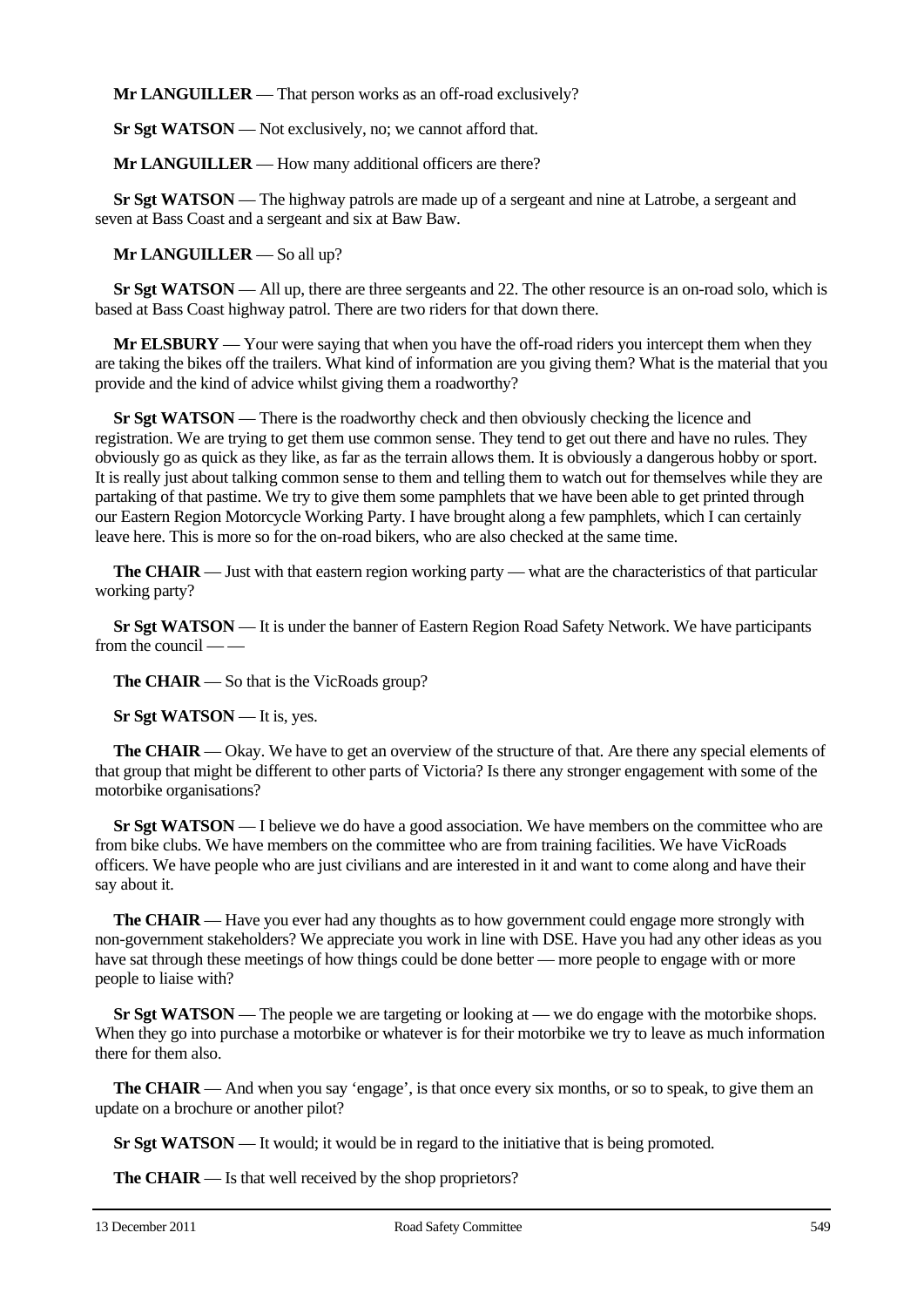**Sr Sgt WATSON** — It generally is, yes.

**The CHAIR** — Are there any new initiatives? Or can you outline any other initiatives that have led to that declining trend in the eastern region?

**Sr Sgt WATSON** — Personally, I think it is not just about one or two initiatives. There is no silver bullet. It is a matter of mixing them up. There are a lot of different initiatives out there, and each one will affect somebody in a way. We have done a lot of work, as I said, through that working party. If it were to go and look at it further, I would certainly be able to show a couple of road safety commercials that we have just presented this year.

**The CHAIR** — Before you move on — they are all the injuries, which would be motor vehicle injuries as well?

**Sr Sgt WATSON** — That is right.

**The CHAIR** — The bottom graph set shows motorcycle injuries. What is the definition of 'injury'? Or to put it another way, does it range from death to hospitalisation?

**Sr Sgt WATSON** — Again, there is some confusion in regard to how these statistics are drawn. A serious injury, realistically, is someone who is admitted to hospital. That does not mean they have been taken to hospital and to the emergency department. If they leave that emergency department, they are classified as having an injury but not a serious injury. Someone who has a serious injury is actually admitted to hospital.

**Mr LANGUILLER** — If I may, through the Chair, how did you arrive at that description or definition of 'injury' and 'serious injury' or 'impairment'? Is that done in consultation with, for example, the Department of Health, the TAC and VicRoads?

**Sr Sgt WATSON** — No, it is not.

**Mr LANGUILLER** — That is your definition?

**Sr Sgt WATSON** — That is the Victoria Police definition.

**Mr LANGUILLER** — That is the Victoria Police definition, which may or may not be the same as the other government agencies.

**Sr Sgt WATSON** — That is correct. You will note that it shows all injuries, so everything is blocked in there.

**The CHAIR** — Just on the definition of 'injuries', it includes those who have been admitted and those who are injured, so casualty admissions and deaths as well?

**Sr Sgt WATSON** — Yes.

**Mr ELSBURY** — Given some of the evidence that we have received so far in this inquiry suggesting that data has been unreliable in large sections, I am interested to know how you collected your data. Was it when police got involved, or did you actively go out and seek from the local hospitals information about injured persons as a result of motorcycle accidents?

**Sr Sgt WATSON** — The data that is presented today is from our corporate statistics committee. It has been verified by them. In regard to where that data comes from, again I believe it comes from the Traffic Incident System, which is how we record our traffic incidents.

**Mr ELSBURY** — The problem we have found is that not all motorcycle accidents, for whatever reason, get reported to the police. That is a lot of people, for whatever reason, whether it is an unregistered motorcycle, an unlicensed cyclist or perhaps a substance issue that they have got that they do not want the boys and girls in blue to know about. We are trying to get indicative information about motorcycle injury, but there seems to be a gap between what the force has got, what the hospitals have got and what the TAC gets in the end. One of the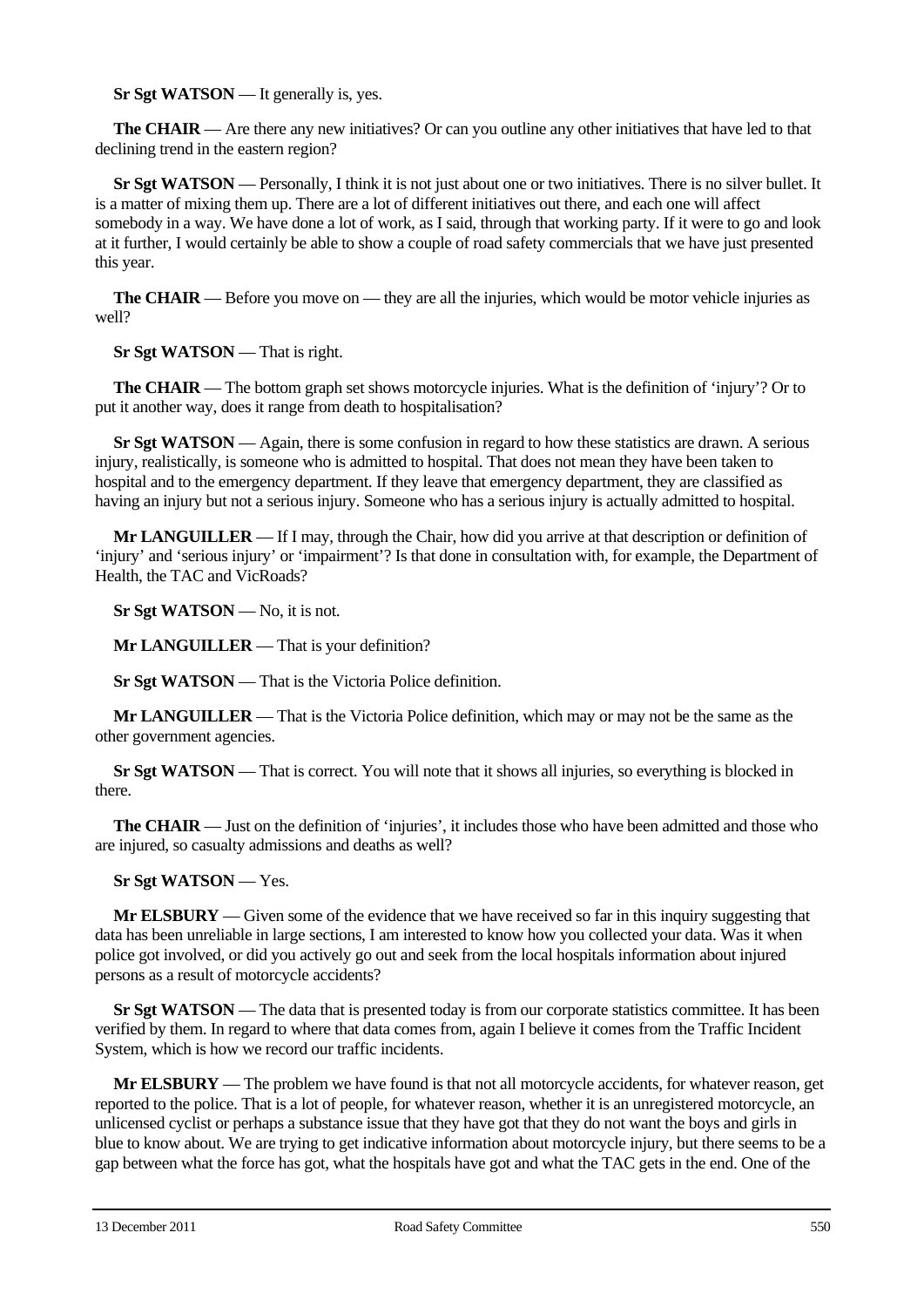issues that we are trying to deal with at the moment is this inconsistent raft of numbers supposedly trying to tell us the one story.

**Sr Sgt WATSON** — I can certainly understand that. Sometimes getting proper statistics and information can be difficult.

**Mr ELSBURY** — Basically for a government you are flying blind if you do not have the data available to you. It is good that the force has got its information, but when you have got a hospital telling you that you have got another 40 people that have come in on top of what the police have actually said and then the TAC is only paying out 80 per cent of that, you start wondering where we start, where we go and how we engage.

**Sr Sgt WATSON** — I do not know how many people are presenting to our local hospitals who have been involved in that, because I do not have that information.

**The CHAIR** — Is there ever an issue that you are aware of that relates to the location of an accident, whether it occurs in a state park or on private land?

**Sr Sgt WATSON** — If it occurs on private land, it is not included in the statistics as a collision. If it occurs at a state park on a formed track, it would come under the definition of a collision as it is open to the public.

**The CHAIR** — Have you been aware of any accidents on private land?

**Sr Sgt WATSON** — If there has been a serious incident that has occurred on private land, we do get reports of that. Obviously if there is a fatality that occurs because of a quad bike or trail bike accident on private land we still have to go and investigate as police.

**The CHAIR** — But that accident does not come into your data?

**Sr Sgt WATSON** — No, because it occurs on private land.

**Mr LANGUILLER** — How much would you know about your data in terms of the demographics, the age, the gender, the time and day of the accident or injury, the type of motorcycle and so on? How much information would you have in terms of how the accident occurred? Was it the cause of the motorcyclist, the truck driver, the car driver or the infrastructure perhaps?

**Sr Sgt WATSON** — All of that.

**Mr LANGUILLER** — All of that?

**Sr Sgt WATSON** — Yes. I can glean a lot of information out of the data that is there in regard to the demographics of the driver, the make-up of the driver, the car and the type of licence that they have. All of that information is collected so that it can be analysed.

**Mr LANGUILLER** — How would you improve, then, that reporting system and mechanism? Would you have any ideas or do you think it needs improvement, first of all?

**Sr Sgt WATSON** — Personally, I would say that it needs to be uniform, rather than one person reporting in one way compared to how we report and another organisation reports. It all needs to be uniform. Even within Victoria Police it needs to be uniform so that we are all on the same page.

**Mr LANGUILLER** — So the other government agencies and yourself can be harmonised, so to speak, and certainly within Victoria Police. May I say your reporting is very good. I say so with due respect to the other areas and regions we have looked into, but you seem to have information available to you that perhaps — —

**Sr Sgt WATSON** — As far as the tasking and resources are concerned, it is certainly very important to be intelligence led. We need the intelligence to be able to task our resources appropriately and efficiently to problem areas. Where we do not have the resources, as I say, we try our best. We do what we can with the resources we have.

**Mr LANGUILLER** — And what are your views on the online format for more minor accidents?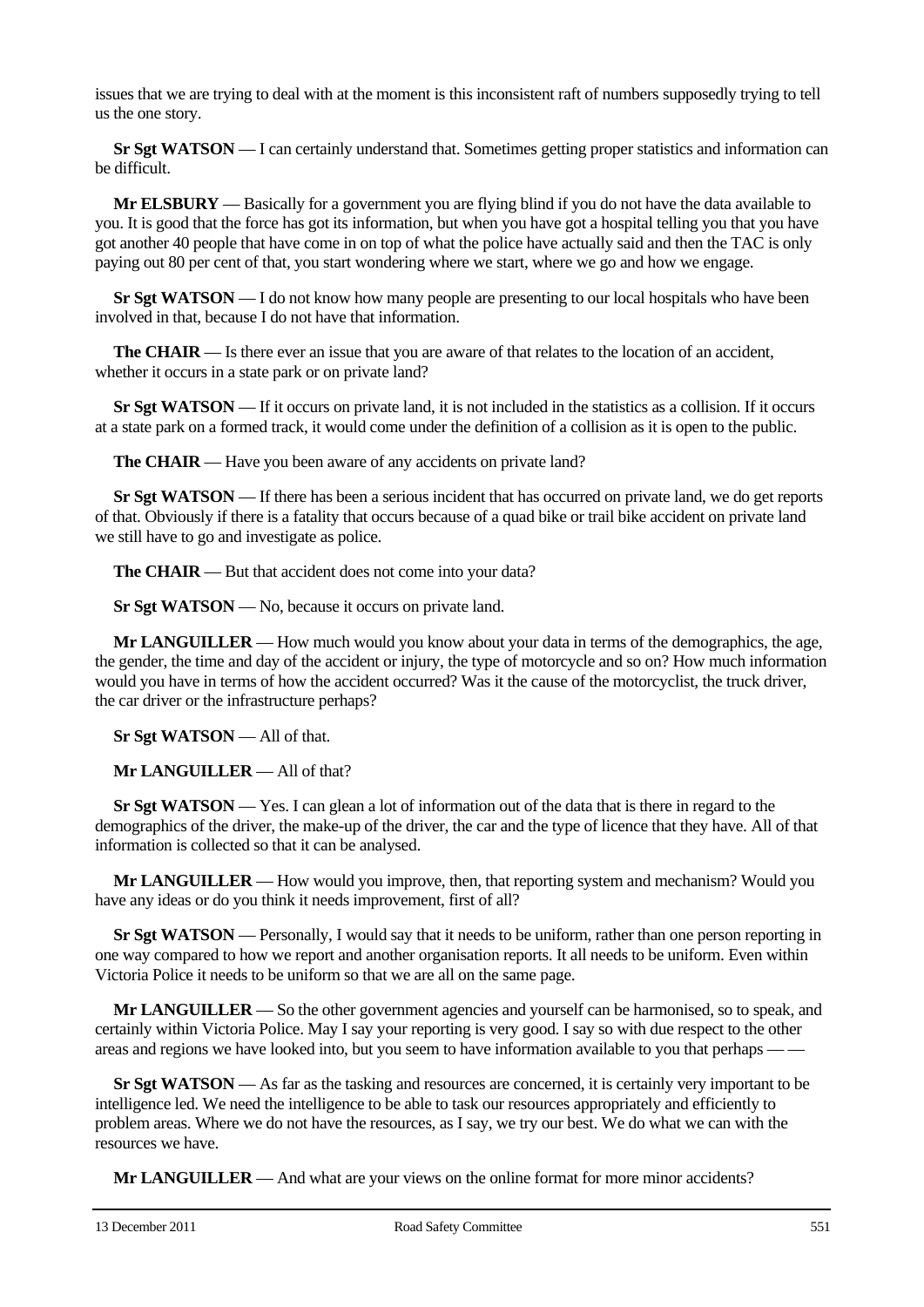**Sr Sgt WATSON** — I think for the minor accidents, no-one hurt — fine. That certainly gives us back that time that we would have spent, which can be a couple of hours off the road if you are looking at that. So it is a step in the right direction. It goes back to when I first joined when we had different methods of reporting and we had green cards. They took about 5 minutes to fill out because there was no injury and no offence disclosed – that sort of thing. So it was very good, that.

**Mr LANGUILLER** — Just on the data, if I may speak on it further, in relation to the issue of speed, what would be the little boxes or questions that you would ask yourself in that speed variable within your information?

**Sr Sgt WATSON** — In regard to speed, we gather information of what speed limit the collision occurred in — so whether it be in 100 zone, 110 zone, 50, 60 or whatever the zone. We certainly know that most collisions in the rural areas occur in 100-kilometres-an-hour zones. That is the sort of information. Anecdotally, if speed is involved, again that is expressed by the member's opinion and what he may present it for later on.

**Mr LANGUILLER** — So it could be excessive speed, it could be illegal speed or it could be inappropriate speed?

**Sr Sgt WATSON** — It could be, yes.

**Mr LANGUILLER** — Any of the three. Would your officers be trained and skilled to be able to make judgements more or less at the same level? Would they be looking into this sort of description of — —

**Sr Sgt WATSON** — Probably not at the same level. The highway patrol operatives are certainly more trained in regard to attending collisions, attending traffic incidents, than what the general duties members are.

**Mr LANGUILLER** — So, for example, on the day of the accident, it is a 60-kilometres-an-hour zone, but it happens to be raining and windy. When they do write their report they will be writing a description of that. So it may well be a legal speed, but it may be an inappropriate speed given the atmospherics of the day — it is raining, it is windy or there are winding roads.

**Sr Sgt WATSON** — Again, taking a bush track or something, it is a 100-kilometres-an-hour speed limit. You go up some of the mountain roads on the way up to Mount Baw Baw and it is a 100-kilometres-an-hour speed limit. Cars, in particular, would not be able to sit on 100 kilometres an hour because of the nature of the road — it is just not safe to do it.

**Mr LANGUILLER** — I must tell you that I am a bit shocked about how busy your region is in terms of Phillip Island. I was not aware of that. I am not sure about my colleagues, but certainly that is good information. If anything, it proves that we should be here asking these questions, because you cannot beat those people who are on the ground. But is there any particular peak period other than most days of the week?

**Sr Sgt WATSON** — In regard to motorcycles?

**Mr LANGUILLER** — Yes. How busy the region is in terms of attracting riders, and is there a particular time of the year, a month or a weekend, that you think, 'This is the time'?

**Sr Sgt WATSON** — There is. It is generally weekends — Saturday and Sunday, and the summer months. Trail bike riders like getting out during the better weather.

**Mr LANGUILLER** — Do you get additional resources to help you during those peak days, weekends and times of the year?

**Sr Sgt WATSON** — I can get assistance from our state highway patrol, who have off-road solos available, but that is a state resource. It is very difficult to obtain, because it is so much in demand by the whole of the state. I am not 100 per cent sure — I think there are only 15 riders there at any one time. So if you are trying to get 15 around the state, you might get them for a couple of weekends a year.

**Mr ELSBURY** — But the thing is, talking to your colleagues as well throughout the organisation, you would also find that it is weekends during the summer months when they have the influx as well, so of course they are wanting the same resources at the same time.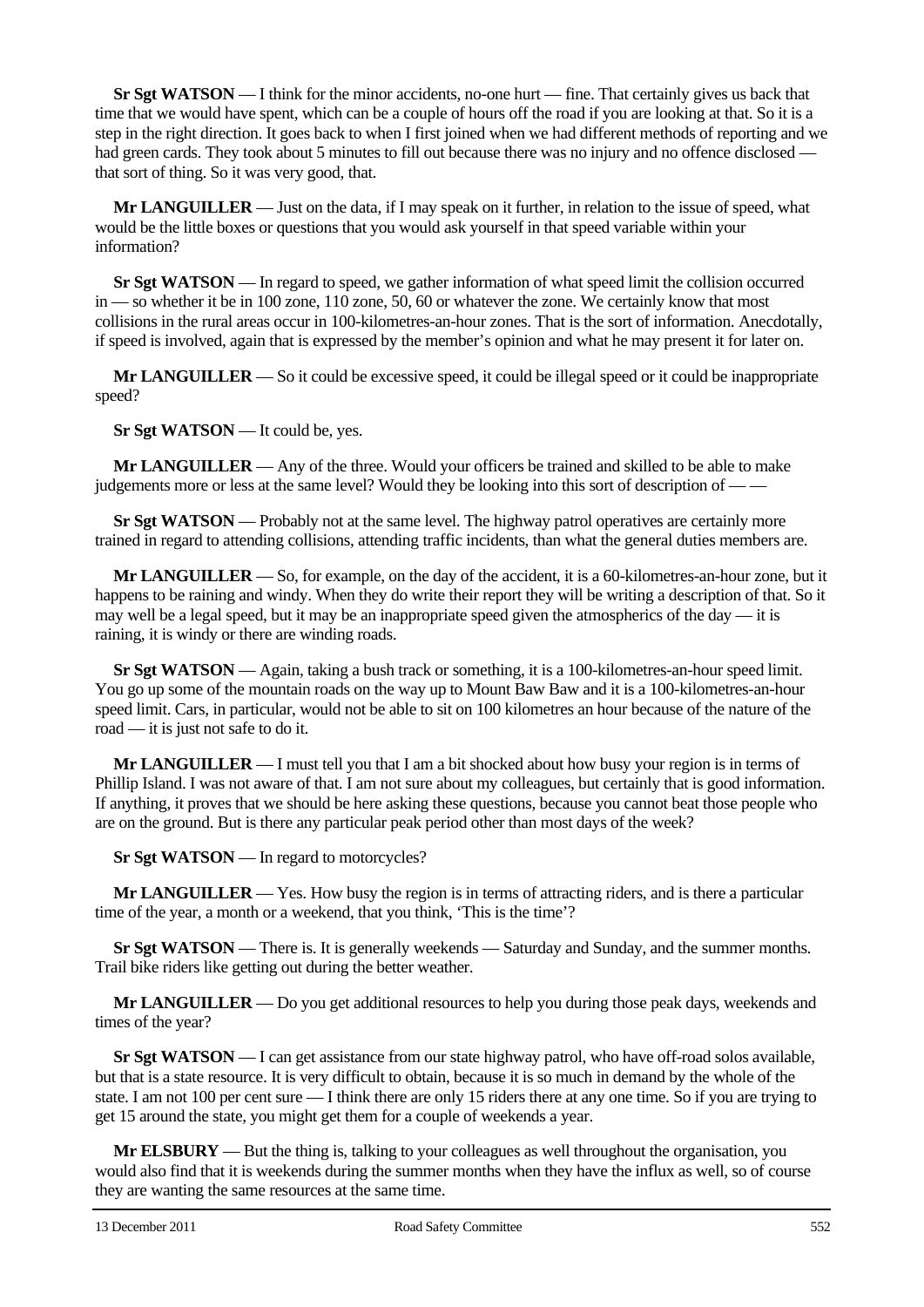**Sr Sgt WATSON** — Yes.

**Mr ELSBURY** — In their areas. It is not just a regional thing that it is on the weekends in the lovelier weather. It is not exactly what we are having just at the moment, but when it gets a little more temperate, that is when the trail bikes come out  $-\frac{1}{x}$ 

**Sr Sgt WATSON** — They do.

**Mr ELSBURY** — And the riders in general.

**Sr Sgt WATSON** — And you have your long weekends — Australia Day weekend, Easter is very popular, Labour Day. You can rest assured it is very busy in the forested areas then. One thing we are looking at — and, as I said, we do have two off-road bikes, but very shortly we will not have anyone to ride them — is applying for funding to train members so we can use the bikes to go back out for that particular need.

**Mr LANGUILLER** — When will this happen — that you will not have —

**Sr Sgt WATSON** — It will be very early in the New Year that we will lose our rider.

**Mr LANGUILLER** — Because you would be aware of course that in excess of 50 per cent of serious injuries and fatalities happen off-road. While I think it is terrific to have all those resources to patrol the sealed roads, the reality is that more than 50 per cent of serious injuries and fatalities will occur off-road.

**Sr Sgt WATSON** — That is right, which is what the next slide shows.

**The CHAIR** — We might hold it there with our questions. Thank you for that, David, and please continue with your presentation.

**Sr Sgt WATSON** — The top line on the next slide indicates the number of collisions involving motorcycles that occur on the paved roads within the PSAs. You can see Bass Coast is very high in relation to the other PSAs and in regard to the paved roads. The bottom one shows the number that occur off-road, and again Baw Baw stands out very predominantly whereas the other two do not have as big an issue with the off-road crowd.

As I mentioned before, the Eastern Region Motorcycle Working Party has managed to obtain some funding to produce these motorcycle road safety advertisements, which are aired on local television down here. I guess the concept is that we are using local members and people are able to say, 'I know you. You pulled me up two weeks ago and told me off for doing such and such'. We found that certainly anyone who we have spoken to who has seen the ads has been very receptive to them. They think they are a good initiative. Members have said, 'I spoke to someone who saw me on the television the other — —

**The CHAIR** — And this is played on local WIN TV?

**Sr Sgt WATSON** — Mainly on Prime TV.

#### **Video shown.**

**Sr Sgt WATSON** — That was one we were assisted with from the other emergency services throughout the area.

**The CHAIR** — Production cost?

**Sr Sgt WATSON** — Sorry?

**The CHAIR** — Production costs?

**Sr Sgt WATSON** — Through funding — just funded. This is the second.

#### **Video shown.**

**Sr Sgt WATSON** — That one was the highway patrol members from this area and also the adjoining area in division 6 — Bairnsdale, Sale. The ads have been broadcast right around there.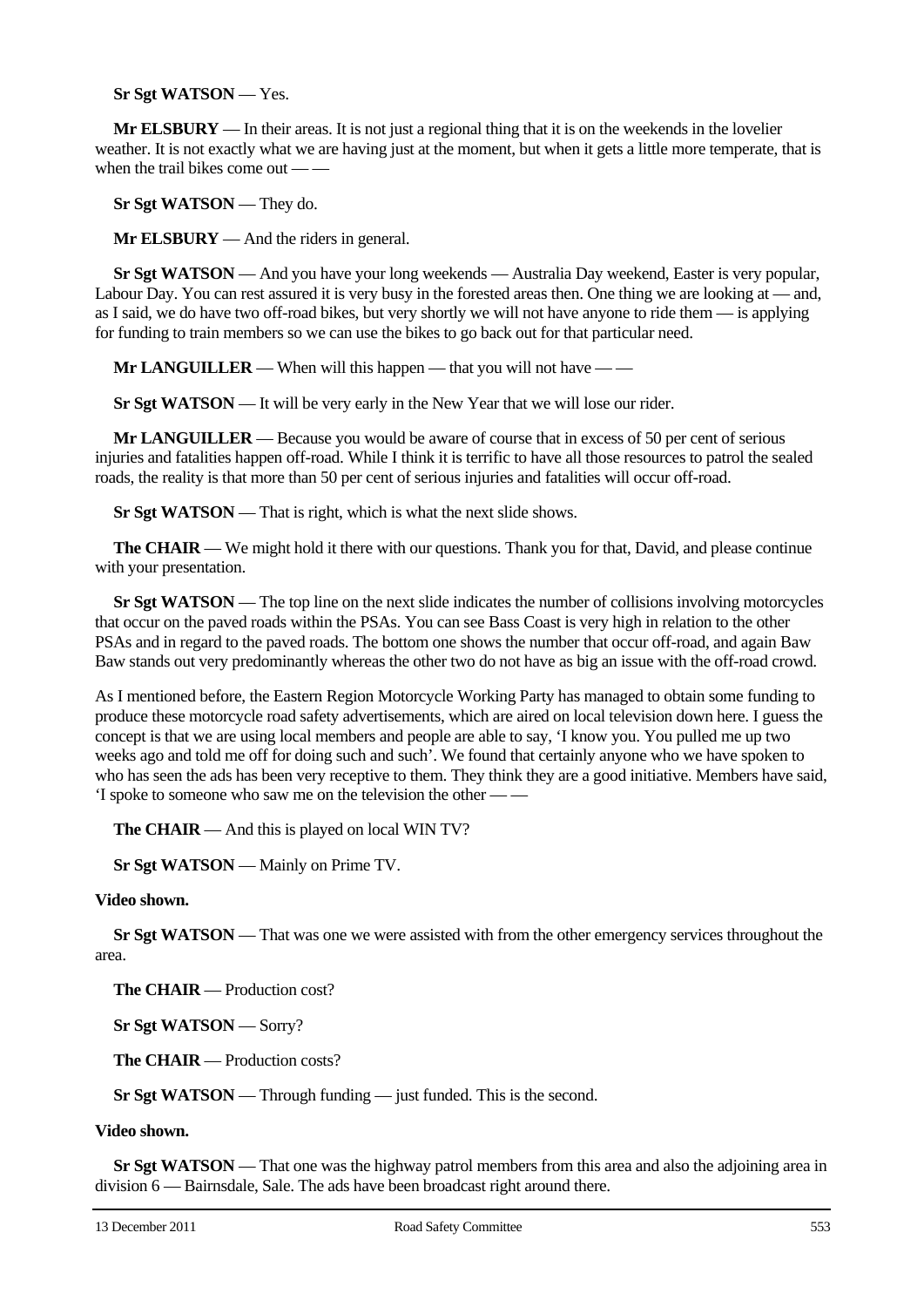**The CHAIR** — When did they first start playing on TV?

**Sr Sgt WATSON** — They started playing just before the grand prix. I think it was about 8 October.

**The CHAIR** — This year?

**Sr Sgt WATSON** — This year. That is the two ads for this year; we had one playing late last year and early this year, which was the first of the three we had. Unfortunately I do not have that one with me.

**The CHAIR** — My question before was: how much did it cost to produce?

**Sr Sgt WATSON** — Could you help with that?

**Ms McCALLUM (from gallery)** — For those two ads it was approximately a \$1500 production cost for both.

**The CHAIR** — Actors Equity was not brought in?

**Sr Sgt WATSON** — There was some terrible acting in it.

**The CHAIR** — Okay.

**Mr ELSBURY** — It gets the job done.

**Sr Sgt WATSON** — They do get the job done.

In regard to education also, which is an important factor, another initiative is the motorcycle trailer in regard to protective clothing, and that is available anywhere within our region. This is set up at the — it is not the Traralgon show, is it?

**Ms McCALLUM (from gallery)** — It was set up at the Hazelwood car and bike show.

**Sr Sgt WATSON** — It was recently set up at the Traralgon show, which was held two weekends ago. That just focuses on trying to influence people who ride bikes to wear the correct clothing when they are riding. I have lost count — when you see someone on a warm day, they will be riding down the street on a 500 Moto Guzzi with thongs — —

**The CHAIR** — Moto what, sorry?

**Sr Sgt WATSON** — Moto Guzzi.

**The CHAIR** — Probably the member for Western Metropolitan Region would understand that language.

**Sr Sgt WATSON** — They are on some big powerful bike, and they have on a singlet and a pair of shorts. If they come off, they are going to -

**Mr LANGUILLER** — How much work do you do on protective clothing and on encouraging riders to use it? Can you describe the program?

**Sr Sgt WATSON** — The program is obviously this here, but we do have operations throughout the year where we will pull up motorcyclists and if they are not wearing the appropriate apparel, we will advise them, 'You are stupid riding without protective clothing'. They do not seem — —

**Mr LANGUILLER** — How often do you manage to do that?

**Sr Sgt WATSON** — We focus on the periods leading up to the major events at Phillip Island when we know we are starting to get an influx of riders coming through. We look at what the period of time is. We will focus on that maybe two or three times a year.

**Mr LANGUILLER** — What is your view on the question of making protective gear mandatory or otherwise? Do you have a view on that?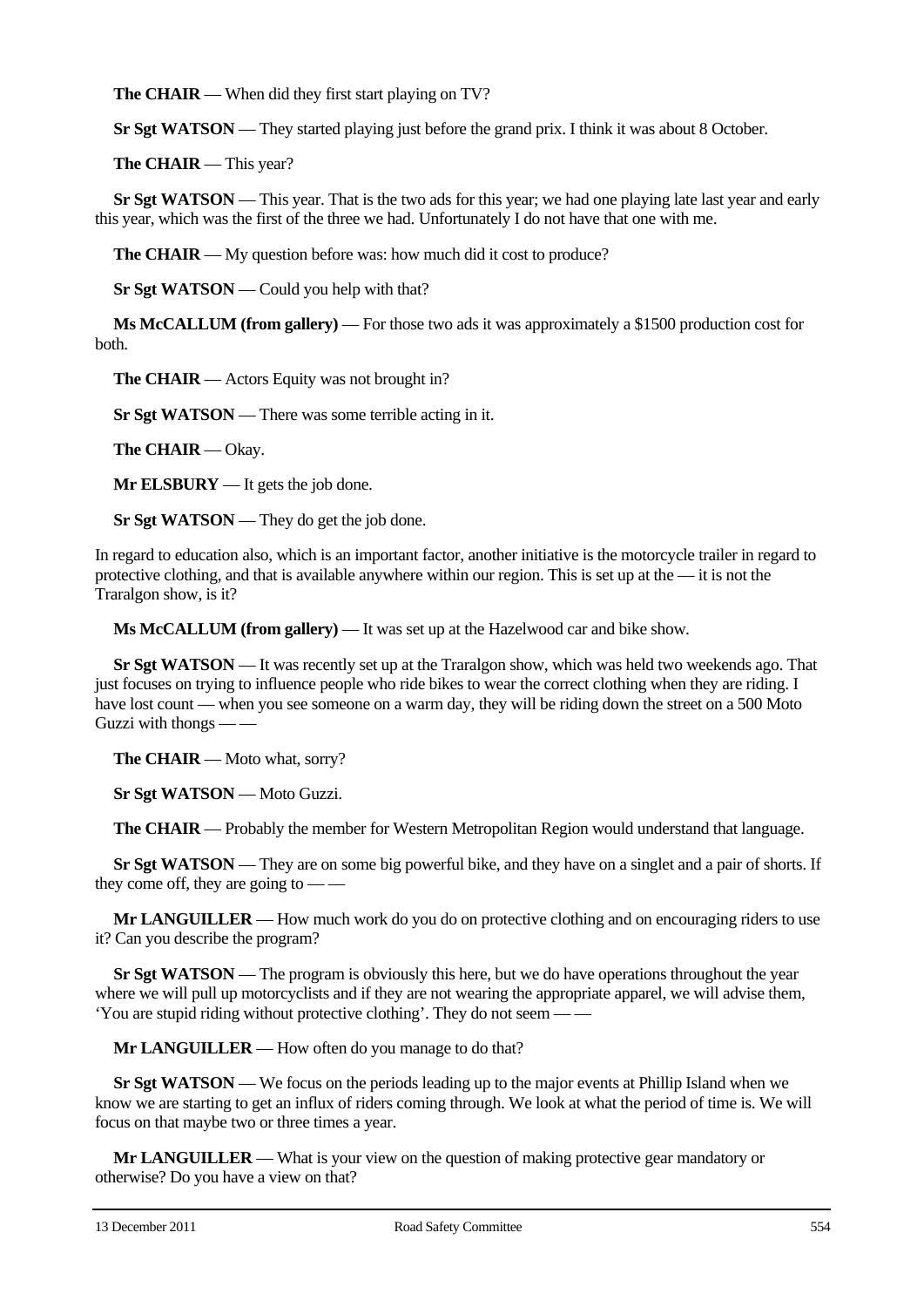**Sr Sgt WATSON** — I would like to see it done.

### **Mr LANGUILLER** — All of it or some of it?

**Sr Sgt WATSON** — All of it. It is no use going halfway. They just do not realise how rough the road surface is when they come off. There have been some horrendous injuries just from sliding along the road and thinking that a pair of jeans or a light shirt is going to protect you. It does not. This actually shows you; it has a before and after. We have leathers that have had an incident to show you the level of protection they give.

**Mr LANGUILLER** — In your experience, whether it is based on your data, empirical research or anecdotal observation of riders, how many do not wear protective gear? What is your view of the fraternity so to speak?

**Sr Sgt WATSON** — That is hard to answer. Really you see a lot of motorcyclists riding with jeans, a pair of boots and, maybe, a light jacket. They are not approved motorcycle garments; they are not protective clothing. I guess the older, more experienced riders would know to wear their leathers or the new lighter materials that offer protection, but I think the younger ones are the ones who tend to just jump on the bike and go for a squirt.

**The CHAIR** — How much more of your presentation have you got?

**Sr Sgt WATSON** — Not very much at all. Again, with VicPol strategies, we are obviously very big on partnership priorities with VicRoads, the TAC, the road safety network and the motorcycle working party. With enforcement priorities we target high-risk behaviours through intelligence-led tasking.

**The CHAIR** — Can you give an illustration of that?

**Sr Sgt WATSON** — Certainly the off-road cycles. We know in regard to the busy periods when we have the motorcycle GP, the international superbikes, we would run operations leading up and during that period because we know we get high-risk behaviours down there. People come down thinking they are Rossi or someone like that, so we throw a lot of resources into that. We also have our divisional motorcycle road safety trauma reduction strategy, which is something that gives us direction and includes a lot of this sort of stuff. The education resources include our local publications and DSE. VicRoads and the motorcycle party have devised this in regard to maintenance and contact numbers for riders to be able to report areas that might need a little bit of fixing up — that there might be an issue with. All of the shires and councils have come on board with that, so not just VicRoads.

**The CHAIR** — What sort of issue?

**Sr Sgt WATSON** — It might be a dangerous area — a dangerous bend or something that could be fixed up that is not quite motorcycle friendly. It might be a pothole that has occurred overnight or over the last week that needs to be fixed up. That is the sort of thing. It is a maintenance issue or a maintenance report.

**The CHAIR** — Thank you.

**Sr Sgt WATSON** — Again, as I said, there are a couple of recommendations, including protective clothing for motorcyclists; certainly a lot of thought needs to go into that. The front numberplate, I know there are issues for and against but certainly in regard to identifying someone who does not want to stop, the front numberplate is a bit of an issue.

**Mr LANGUILLER** — Would you agree with a form of ID or a chip? It could be something else. As you know, there appear to be objections to the front numberplate for a range of reasons. Is it reasonable to suggest that what you want is to be able to identify the rider?

**Sr Sgt WATSON** — To be able to identify the rider.

**Mr LANGUILLER** — You could not care less whether it is a plate or a chip or whatever they use these days — something that identifies the motorcyclist.

**Sr Sgt WATSON** — Yes. The off-road issue — the classification. This is a personal view, but I see it as a hobby sport. It is a recreational activity where people willing go into the forest areas or the bush to take part, yet the repercussions are significant to our serious injury collisions. The last one is in regard to returned riders. You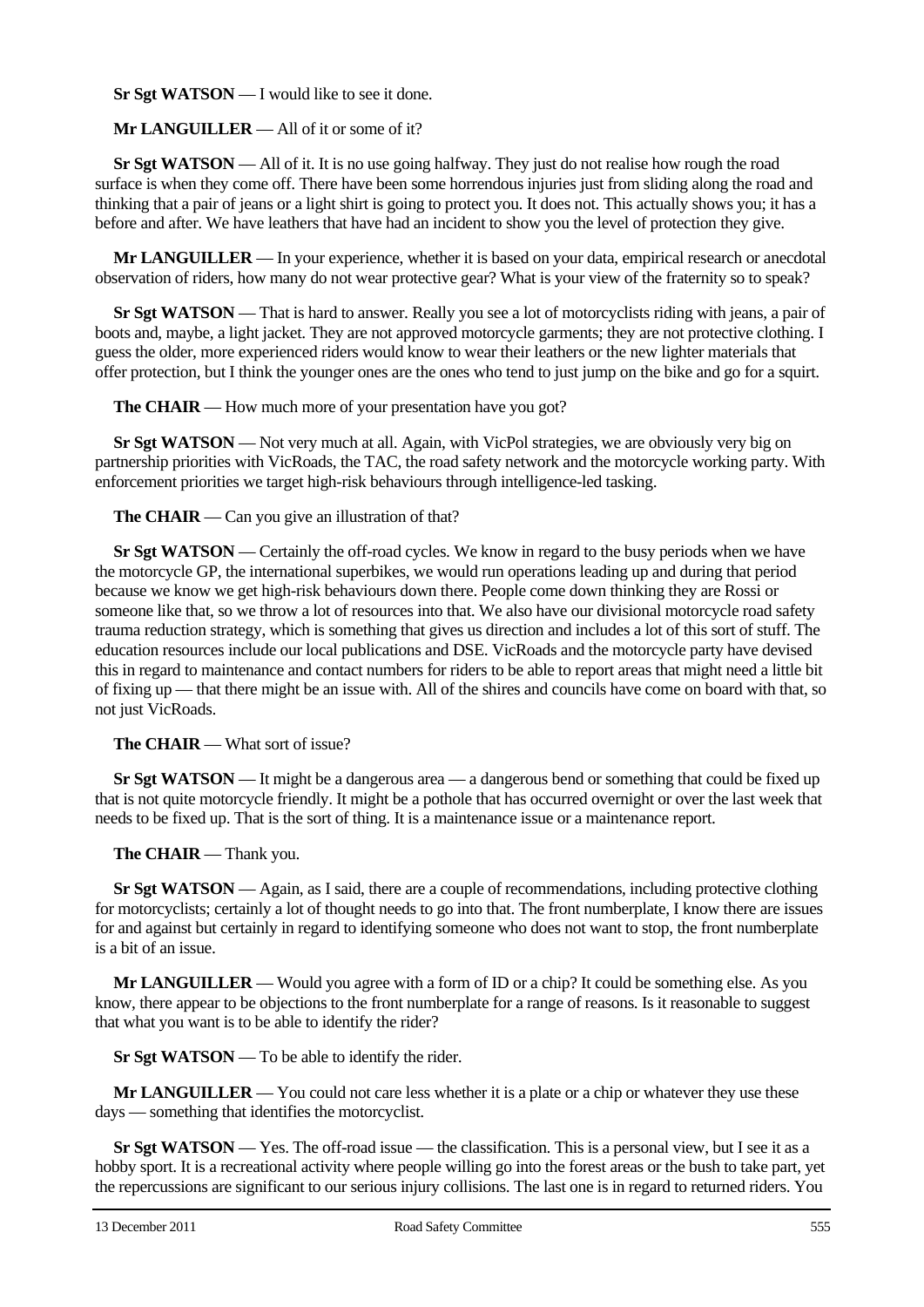get a lot of men in particular who have ridden all their lives and who have gone through and find they have no children on their hands. They are coming close to retirement and they go out and buy the big Harley or something and — —

**Mr LANGUILLER** — Or new riders at the age of 40 or 50.

**Sr Sgt WATSON** — Exactly. These other riders may have had a licence all their lives so they do not have to have a LAM bike. They just go out and buy a big tourer bike. They do not have the experience they think they have. They are good-weather riders. They go out at the weekend and they just do not have the experience.

**Mr ELSBURY** — My question is about resourcing, and I am pretty sure that police resourcing has been an issue since before Ned Kelly. With regard to training up a rider to do off-road work, generally how much would it cost to undertake that sort of work?

**Sr Sgt WATSON** — The actual training costs nothing to the department, but because we are in a rural area, we have to send our members to the city and the accommodation costs and incidental living costs are there. The other part is providing them with appropriate protection. If it is off-road or on-road, they have to have the right riding apparel too. That is a cost to the PSA, and we are always concerned about budgets and that sort of thing.

**Mr ELSBURY** — I have to say that you have a beautiful segue there because my next question is actually about off-road riders. When you come across off-road riders, how many of them tend to be using protective gear?

**Sr Sgt WATSON** — Probably the majority. It is a hobby sport. They have spent a lot of money on their bike and they enjoy it so they will wear their protection — their rib protectors, their shin guards, proper boots and all that sort of thing. In Latrobe it would be the young people who ride their trail bikes in the quarry areas or in pine plantations. They ride in a pair of jeans and a light shirt.

**Mr ELSBURY** — They are the people who take their off-road riding seriously.

**Sr Sgt WATSON** — Seriously. They are generally well protected, yes.

**Mr ELSBURY** — And if we could transplant a part of that DNA into on-road riders, you would be a happy man.

**Sr Sgt WATSON** — I would be.

**Mr ELSBURY** — And last but not least, you mentioned that the younger riders tend to ride out through the pine plantations. On the whole, what age group do you think you are dealing with predominantly in incidents on motorbikes?

**Sr Sgt WATSON** — Again, it is hard. Latrobe is just so diverse.

**Mr ELSBURY** — It is spread out, yes.

**Sr Sgt WATSON** — It is spread out. In Latrobe they can be as young as 12 and upwards. We have had fatalities in pine plantations where 14-year-olds have been involved. There are the returned riders — over 40s, that sort of thing. The off-roaders are generally over 30.

**Mr LANGUILLER** — Just a quick one. I noted that in terms of the off-road activities, you talk about DSE but you do not talk about VicRoads. Do you get any support from VicRoads for your off-road activity and work?

**Sr Sgt WATSON** — You said 'support', but apart from education and the support through the motorcycle working party, VicRoads does not have responsibility for mountain trails.

**Mr LANGUILLER** — They do by law.

**Sr Sgt WATSON** — I am not even sure if they do.